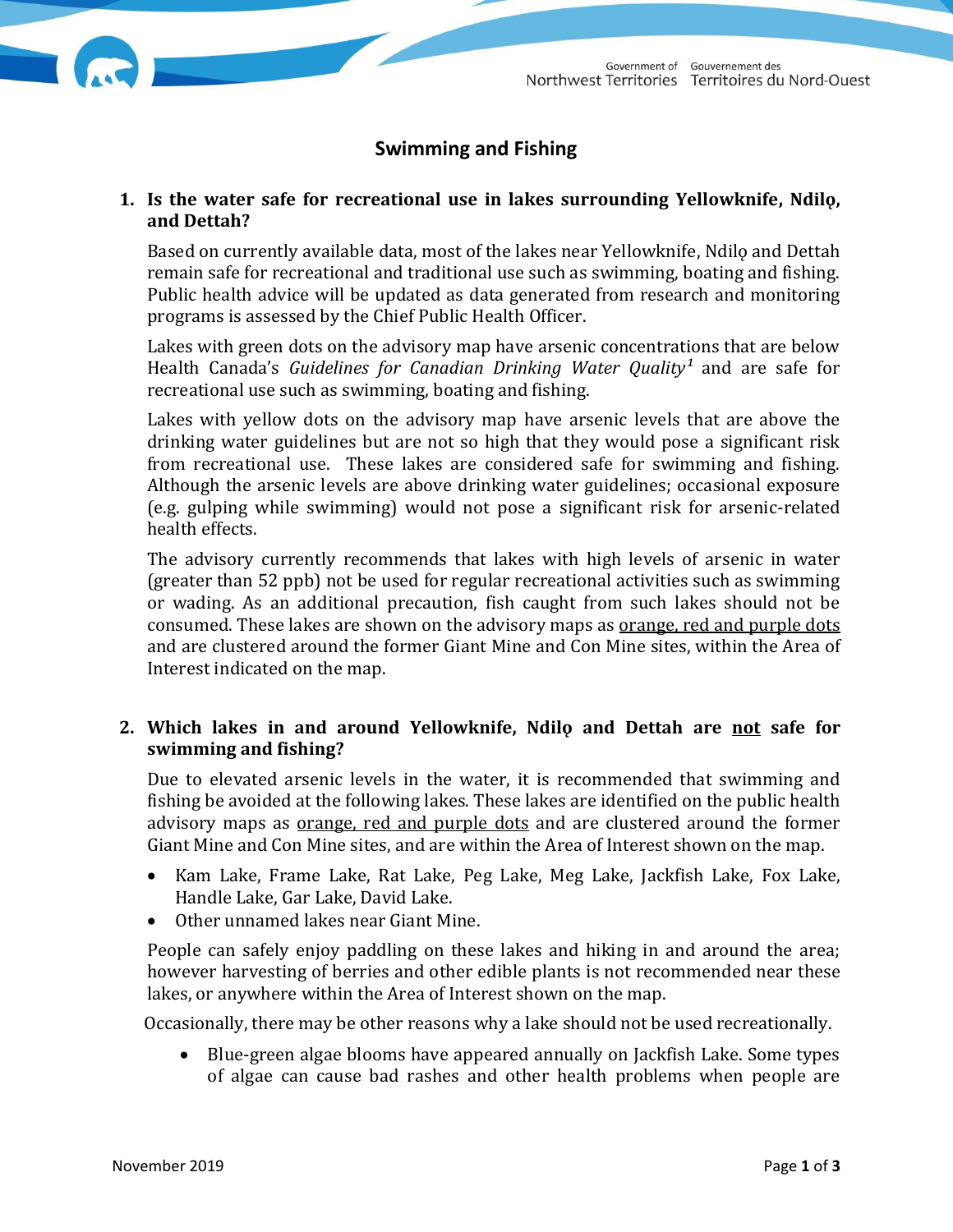exposed to it. As a precautionary measure, people should avoid skin contact with the water from any lake where blue-green algae are visibly present.

 Niven Lake was historically used as a sewage lagoon, so it is also advised not to swim in this lake.

# **3. Is it safe to swim and play at Long Lake?**

Arsenic levels in the water at Long Lake are higher than the drinking water guidelines; however residents can continue to enjoy recreational activities at Long Lake. Over the years, sand has been routinely added to the beach area, effectively covering the natural sediment layer and further reducing concerns about arsenic exposure.

### **4. Is it safe to wade and swim along the shore in Ndilǫ and Latham Island?**

Yes. Residents can continue to enjoy local areas of Great Slave Lake for all types of recreational activities.

Water from Yellowknife Bay and Back Bay is well below the drinking water guidelines for arsenic. It is recommended not to drink untreated water from any lake; however it is safe for swimming and fishing.

A human health and ecological risk assessment<sup>2</sup> assessed wading in near-shore sediments in Ndilo and Latham Island and found that it did not pose a significant health risk due to low arsenic exposure from sediments.

As a precaution, young children should be monitored so that they do not put mud or sediments in their mouths. This applies to any lake.

# **5. Is it safe to eat fish from other lakes in the Yellowknife, Ndilǫ and Dettah area?**

A human health and ecological risk assessment² concluded that the fish from Back Bay and Yellowknife Bay are safe to eat.

Fish are also considered safe to eat for all lakes shown on the advisory map with green or yellow dots.

It is recommended to avoid eating fish from lakes with high levels of arsenic in the water (above 52 ppb). These lakes are shown on the advisory maps with <u>orange</u>, red and purple dots and are clustered around the former Giant Mine and Con Mine sites, and are within the Area of Interest.

- Kam Lake, Frame Lake, Rat Lake, Peg Lake, Meg Lake, Jackfish Lake, Fox Lake, Handle Lake, Gar Lake, David Lake
- Other unnamed lakes near Giant Mine.

Predatory fish and large, older fish tend to have higher levels of mercury than nonpredatory fish and younger, smaller fish. The [GNWT General Fish Consumption](https://www.hss.gov.nt.ca/sites/hss/files/general-fish-consumption-guidelines-nwt.pdf)  [Guidelines](https://www.hss.gov.nt.ca/sites/hss/files/general-fish-consumption-guidelines-nwt.pdf) provide advice on consuming fish safely while limiting exposure to mercury. Some lakes in the Northwest Territories have fish with significantly higher